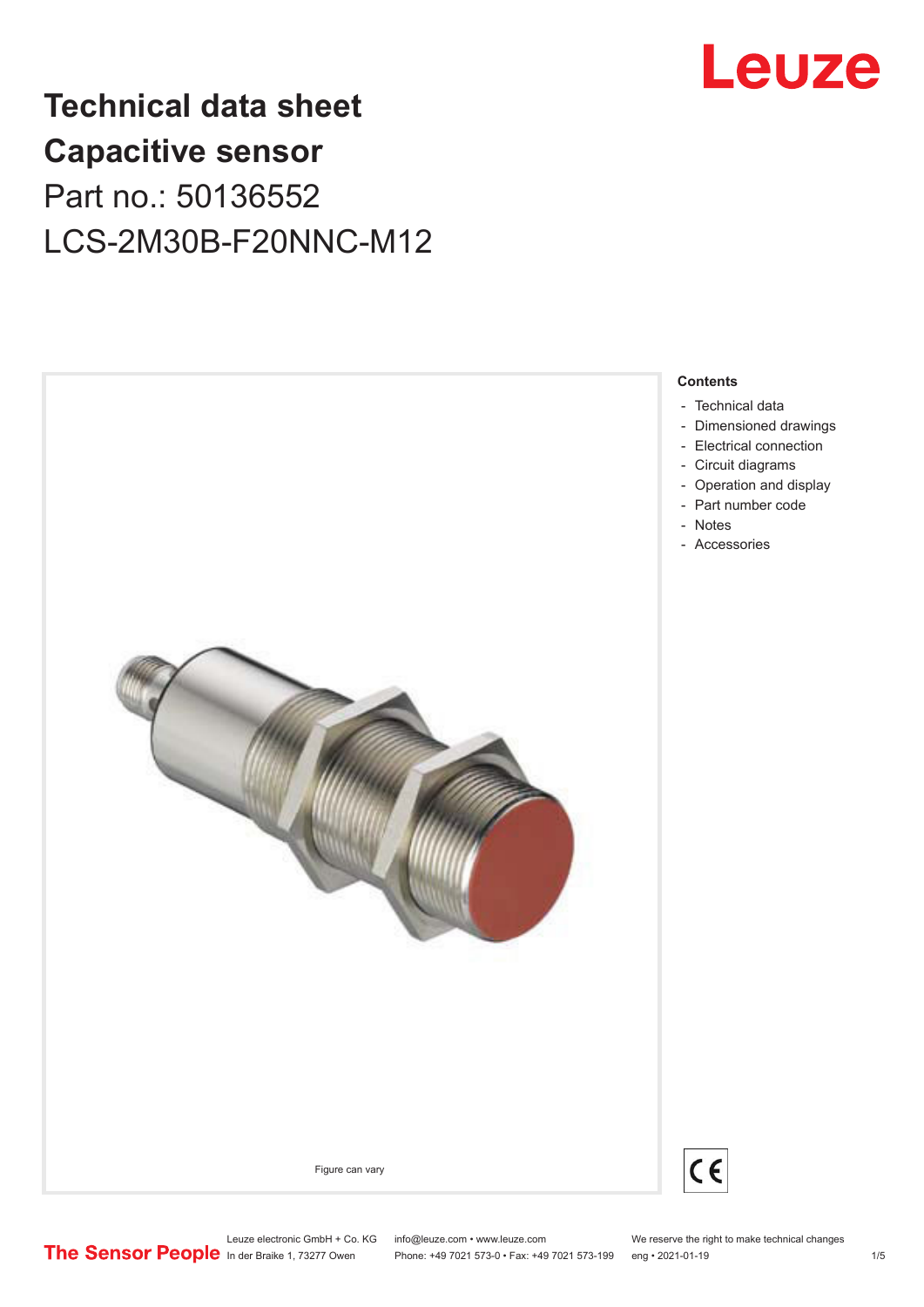## <span id="page-1-0"></span>**Technical data**

# Leuze

| Basic data                                                |                                         |  |  |
|-----------------------------------------------------------|-----------------------------------------|--|--|
| <b>Series</b>                                             | $LCS-2$                                 |  |  |
| Switching distance S <sub>n</sub>                         | 2  20 mm                                |  |  |
| Assured switching distance                                | 16.2 mm                                 |  |  |
|                                                           |                                         |  |  |
| <b>Electrical data</b>                                    |                                         |  |  |
| <b>Protective circuit</b>                                 | Polarity reversal protection            |  |  |
|                                                           | Short circuit protected                 |  |  |
|                                                           |                                         |  |  |
| Performance data                                          |                                         |  |  |
| Supply voltage $U_{\rm B}$                                | 10  30 V, DC                            |  |  |
| Residual ripple                                           | 010%                                    |  |  |
| <b>Open-circuit current</b>                               | 10 mA                                   |  |  |
| Temperature drift, max. (in % of S <sub>r</sub> )         | 10 %                                    |  |  |
| Repeatability, max. (in % of S.)                          | 5%                                      |  |  |
| <b>Rated operating current</b>                            | 200 mA                                  |  |  |
|                                                           |                                         |  |  |
| Outputs<br>Number of digital switching outputs 1 Piece(s) |                                         |  |  |
|                                                           |                                         |  |  |
| <b>Switching outputs</b>                                  |                                         |  |  |
| <b>Type</b>                                               | Digital switching output                |  |  |
| <b>Voltage type</b>                                       | DC                                      |  |  |
|                                                           |                                         |  |  |
| <b>Switching output 1</b>                                 |                                         |  |  |
| Assignment                                                | Connection 1, pin 2                     |  |  |
| <b>Switching element</b>                                  | Transistor, NPN<br>NC (normally closed) |  |  |
|                                                           |                                         |  |  |
| <b>Switching principle</b>                                |                                         |  |  |
|                                                           |                                         |  |  |
| <b>Timing</b>                                             |                                         |  |  |
| <b>Switching frequency</b>                                | 100 Hz                                  |  |  |
|                                                           |                                         |  |  |
| <b>Connection</b>                                         |                                         |  |  |
| <b>Number of connections</b>                              | 1 Piece(s)                              |  |  |
|                                                           |                                         |  |  |
| <b>Connection 1</b>                                       |                                         |  |  |
| <b>Function</b>                                           | Signal OUT                              |  |  |
|                                                           | Voltage supply                          |  |  |
| <b>Type of connection</b>                                 | Connector                               |  |  |
| <b>Thread size</b>                                        | M12                                     |  |  |
| Type                                                      | Male                                    |  |  |
| <b>Material</b>                                           | Metal                                   |  |  |
| No. of pins                                               | 4-pin                                   |  |  |
| Encoding                                                  | A-coded                                 |  |  |
|                                                           |                                         |  |  |
| <b>Mechanical data</b>                                    |                                         |  |  |
| Design                                                    | Cylindrical                             |  |  |
| <b>Thread size</b>                                        | M30 x 1.5 mm                            |  |  |
| Dimension (Ø x L)                                         | 30 mm x 98 mm                           |  |  |
| <b>Type of installation</b>                               | Embedded                                |  |  |
| <b>Housing material</b>                                   | Metal                                   |  |  |
| <b>Sensing face material</b>                              | Plastic, Polybutylene (PBT)             |  |  |
| <b>Cover material</b>                                     | Plastic, Polybutylene (PBT)             |  |  |

### Ambient temperature, operation -25 ... 70 °C **Certifications Degree of protection** IP 67 **Protection class III Standards applied** IEC 60947-5-2 **Correction factors Acetone** 0.75 **Acrylic resin** 0.1 ... 0.25 **Alcohol** 0.85 **Ammonia** 0.7 ... 0.85 **Aniline** 0.4 **Gasoline** 0.1 **Celluloid** 0.15 **Liquid chlorine** 0.1 **Ebonite** 0.15 **Epoxy resin** 0.15 ... 0.35 **Crude oil** 0.05 **Ethanol** 0.85 **Ethylene glycol** 0.93 **Freon R22 and 502 (liquid)** 0.35 **Grain** 0.15 ... 0.3 **Glass** 0.2 ... 0.55 **Glycerin** 0.98 **Rubber** 0.15 ... 0.9 **Wood, wet** 0.6 ... 0.85 **Wood, dry** 0.1 ... 0.4 Carbon dioxide 0 **Air** 0 **Marble** 0.5 **Flour** 0.05 **Melamine resin** 0.25 ... 0.55 **Milk powder** 0.2 **Nylon** 0.2 ... 0.3 **Oil-containing paper** 0.25 **Paper** 0.1 Polyamide 0.3 **Polyester resin** 0.15 ... 0.5 **Pressboard** 0.1 ... 0.3 **PTFE** 0.1 **Quartz glass** 0.2 **Salt** 0.35 **Sand** 0.15 ... 0.3 **Water** 1 **Cement dust** 0.25 **Sugar** 0.15 **Classification Customs tariff number** 85365019 **eCl@ss 5.1.4** 27270102 **eCl@ss 8.0** 27270102 **eCl@ss 9.0** 27270102

**Environmental data**

### **Operation and display**

| Type of display                     | I FD                    |
|-------------------------------------|-------------------------|
| <b>Number of LEDs</b>               | 1 Piece(s)              |
| <b>Operational controls</b>         | Multiturn potentiometer |
| Function of the operational control | Sensitivity adjustment  |
| Switching distance, adjustable      | Yes                     |

| I FD                    |
|-------------------------|
| 1 Piece(s)              |
| Multiturn potentiometer |
| Sensitivity adjustment  |
| Yes                     |
|                         |

Leuze electronic GmbH + Co. KG info@leuze.com • www.leuze.com We reserve the right to make technical changes<br>
The Sensor People in der Braike 1, 73277 Owen Phone: +49 7021 573-0 • Fax: +49 7021 573-199 eng • 2021-01-19 Phone: +49 7021 573-0 • Fax: +49 7021 573-199 eng • 2021-01-19 2/5

**eCl@ss 10.0** 27270102 **eCl@ss 11.0** 27270102 **ETIM 5.0** EC002715 **ETIM 6.0** EC002715 **ETIM 7.0** EC002715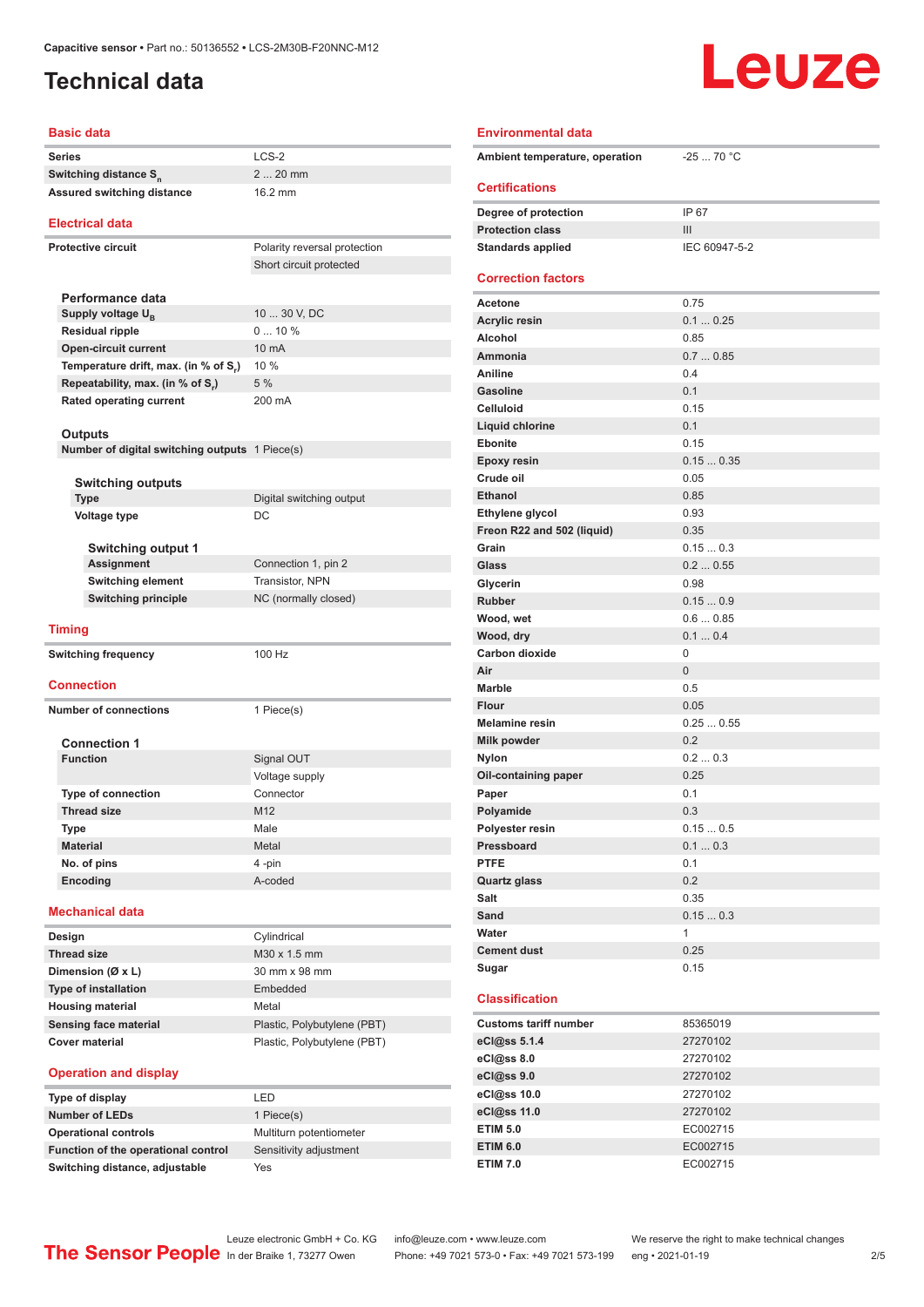### <span id="page-2-0"></span>**Dimensioned drawings**

All dimensions in millimeters





## **Electrical connection**

### **Connection 1**

| <b>Function</b>           | Signal OUT     |
|---------------------------|----------------|
|                           | Voltage supply |
| <b>Type of connection</b> | Connector      |
| <b>Thread size</b>        | M12            |
| <b>Type</b>               | Male           |
| <b>Material</b>           | Metal          |
| No. of pins               | $4 - pin$      |
| Encoding                  | A-coded        |

### **Pin Pin assignment Conductor Conductor Color**

|                | +1030 V DC | Brown        |
|----------------|------------|--------------|
| $\overline{2}$ | n.c.       | $\sim$       |
| 3              | <b>GND</b> | <b>Blue</b>  |
| 4              | דו ור      | <b>Black</b> |



# Leuze

Leuze electronic GmbH + Co. KG info@leuze.com • www.leuze.com We reserve the right to make technical changes

ln der Braike 1, 73277 Owen Phone: +49 7021 573-0 • Fax: +49 7021 573-199 eng • 2021-01-19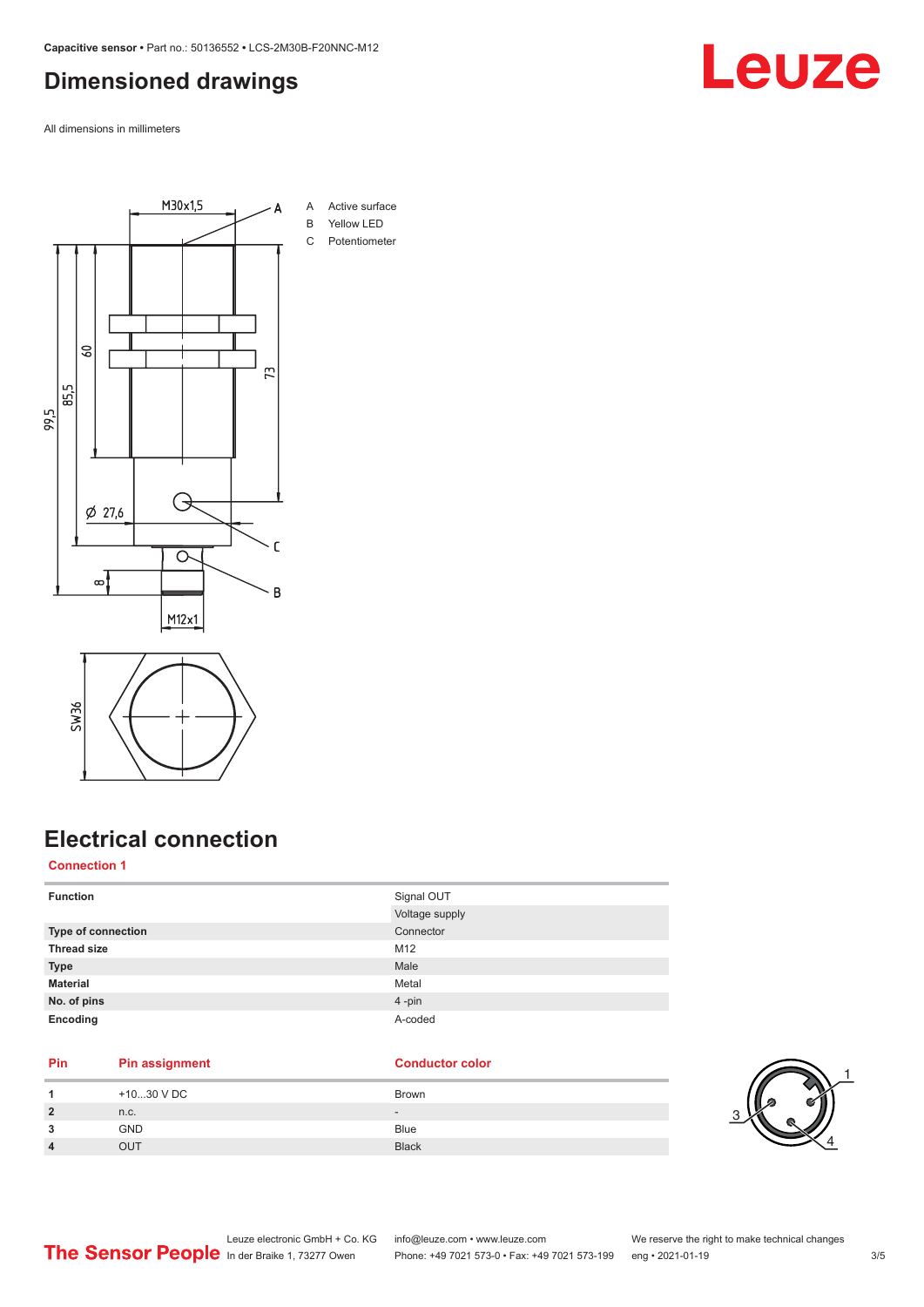## <span id="page-3-0"></span>**Circuit diagrams**





# **Operation and display**

**LED Display Meaning**

**1** Yellow, continuous light Switching output/switching state

### **Part number code**

Part designation: **LCS-ABBBC-DDDEFF-GHHHIJJJ KK**

| <b>LCS</b>  | <b>Operating principle</b><br>LCS: capacitive sensor                                                                                                                                                                                                                                                                                                                                                                                                                                                                                                                                                                                                                                                                                                                                                                       |
|-------------|----------------------------------------------------------------------------------------------------------------------------------------------------------------------------------------------------------------------------------------------------------------------------------------------------------------------------------------------------------------------------------------------------------------------------------------------------------------------------------------------------------------------------------------------------------------------------------------------------------------------------------------------------------------------------------------------------------------------------------------------------------------------------------------------------------------------------|
| A           | <b>Series</b><br>1: series 1 "Extended"<br>2: series 2 "Advanced"                                                                                                                                                                                                                                                                                                                                                                                                                                                                                                                                                                                                                                                                                                                                                          |
| <b>BBB</b>  | Design<br>M12: series with M12 x 1 external thread<br>M18: series with M18 x 1 external thread<br>M30: series with M30 x 1.5 external thread<br>Q40: series in cubic design, length 40 mm<br>Q54: series in cubic design, length 54 mm                                                                                                                                                                                                                                                                                                                                                                                                                                                                                                                                                                                     |
| $\mathbf c$ | <b>Housing material</b><br>B: brass<br>M: metal<br>P: plastic/PBT<br>T: PTFE                                                                                                                                                                                                                                                                                                                                                                                                                                                                                                                                                                                                                                                                                                                                               |
| <b>DDD</b>  | Measurement range / type of installation<br>F03: typ. range limit 3.0 mm / embedded installation<br>F04: typ. range limit 4.0 mm / embedded installation<br>F05: typ. range limit 5.0 mm / embedded installation<br>F06: typ. range limit 6.0 mm / embedded installation<br>F08: typ. range limit 8.0 mm / embedded installation<br>F10: typ. range limit 10.0 mm / embedded installation<br>F15: typ. range limit 15.0 mm / embedded installation<br>F20: typ. range limit 20.0 mm / embedded installation<br>N06: typ. range limit 6.0 mm / non-embedded installation<br>N08: typ. range limit 8.0 mm / non-embedded installation<br>N15: typ. range limit 15.0 mm / non-embedded installation<br>N25: typ. range limit 25.0 mm / non-embedded installation<br>N30: typ. range limit 30.0 mm / non-embedded installation |
| E           | <b>Output function</b><br>B: NC and NO contact<br>N: NPN<br>P: PNP                                                                                                                                                                                                                                                                                                                                                                                                                                                                                                                                                                                                                                                                                                                                                         |
| FF          | Switching<br>NC: normally closed contact<br>NO: normally open contact<br>NP: programmable                                                                                                                                                                                                                                                                                                                                                                                                                                                                                                                                                                                                                                                                                                                                  |
| G           | <b>Connection cable</b><br>$K:$ cable<br>n/a: no cable                                                                                                                                                                                                                                                                                                                                                                                                                                                                                                                                                                                                                                                                                                                                                                     |
| <b>HHH</b>  | Cable length<br>020: length 2,000 mm<br>003: length 300 mm<br>n/a: no cable                                                                                                                                                                                                                                                                                                                                                                                                                                                                                                                                                                                                                                                                                                                                                |